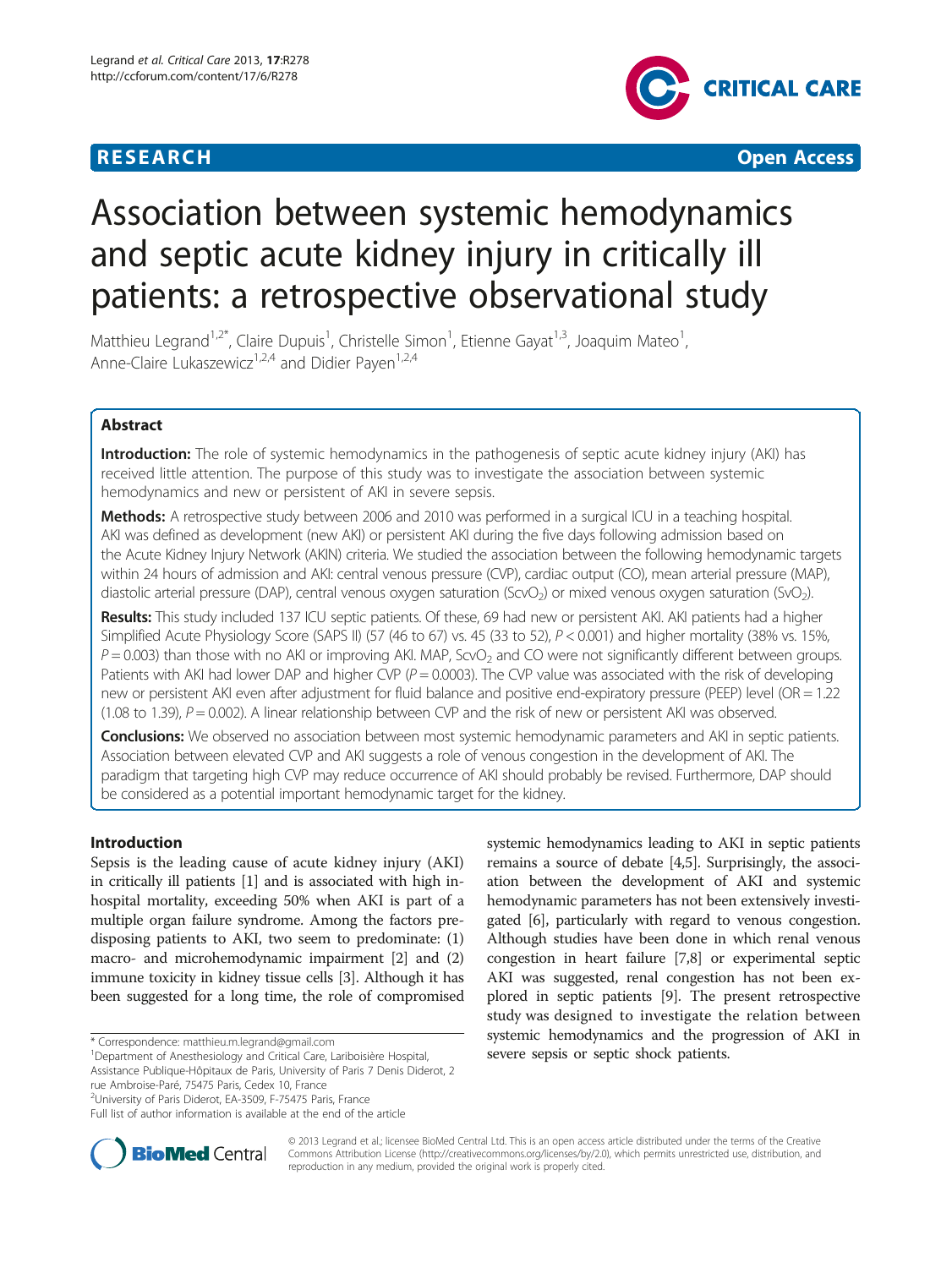## <span id="page-1-0"></span>Materials and methods Patients

This study was approved by our local ethics committee (Ethics Committee for the Evaluation of Biomedical Research Projects of North Paris), and the need for informed consent was waived because of the noninterventional, retrospective design of the study. Figure 1 shows the flowchart of the study. All patients with a diagnosis of severe sepsis or septic shock [\[10\]](#page-6-0) admitted to our surgical ICU between January 2006 and December 2010 were screened. Patients were excluded if they did not have central venous pressure (CVP) and/or cardiac output (CO) monitoring (for example, cervical cellulitis) or if they died within 24 hours of admission. The selected cohort was treated according to our local institution recommendations: antibiotics were administered within the 6 hours after admission and fluid resuscitation was initiated with crystalloids (NaCl 0.9% or Ringer's lactate solution) or with gelatin solution for some others (Plasmion; Fresenius Kabi France, Sèvres, France). Norepinephrine was largely the most frequently used vasopressor, and some patients were given a combination of norepinephrine and either epinephrine or dobutamine in the presence of cardiac dysfunction, a decision made by the physician in charge. When mechanical ventilation was initiated, tidal volume was set to maintain an inspiratory plateau pressure less than  $30 \text{ cm}H_2O$ .

## Data collection

The patients' characteristics are presented in Table [1.](#page-2-0) The physiological parameters are presented in Table [2.](#page-3-0) The following hemodynamic parameters were collected during the first 24 hours after admission: CVP, CO, systolic arterial pressure, diastolic arterial blood pressure (DAP), mean arterial blood pressure (MAP), central venous oxygenation saturation ( $ScvO<sub>2</sub>$ ) and mixed oxygen venous saturation  $(SvO<sub>2</sub>)$ . CO was measured with a pulmonary artery catheter and a Vigilance II monitor (Edwards Lifesciences, Irvine, CA, USA) or a transesophageal Doppler monitor (CardioQ-ODM; Deltex Medical, Chichester, UK). Because of hemodynamic variations during the unstable initial phase, the lower limits and the upper limits of the range (ULR) and the mean value over the first 24 hours were recorded. The association between the hemodynamic targets within 24 hours from admission  $(CVP = 8$  to 12 mmHg;  $CO > 5$  L/min, MAP > 65 mmHg, DAP > 50 mmHg, ScvO<sub>2</sub>  $>70\%$  and SvO<sub>2</sub>  $>60\%$  [\[11,12](#page-6-0)]) and progression or development of AKI was investigated. The ULR of each target was defined as the highest value achieved at any time within the first 24 hours after admission, and the lower limit range was defined as the lowest value of the hemodynamic parameter during the whole 24-hour period.

Daily fluid balance was calculated as the fluid input (volume of gelatins, crystalloids and feeding) minus fluid output (urine output, fluid from drains and gastric aspiration). Urine was collected upon admission for routine urinary laboratory workup.

## Definition

The diagnosis of AKI was based on the Acute Kidney Injury Network (AKIN) classification. AKI upon admission was defined as an increase in serum creatinine level >50% from baseline or  $\geq$ 26  $\mu$ mol/L or oliguria (urinary output <0.5 ml/kg/h

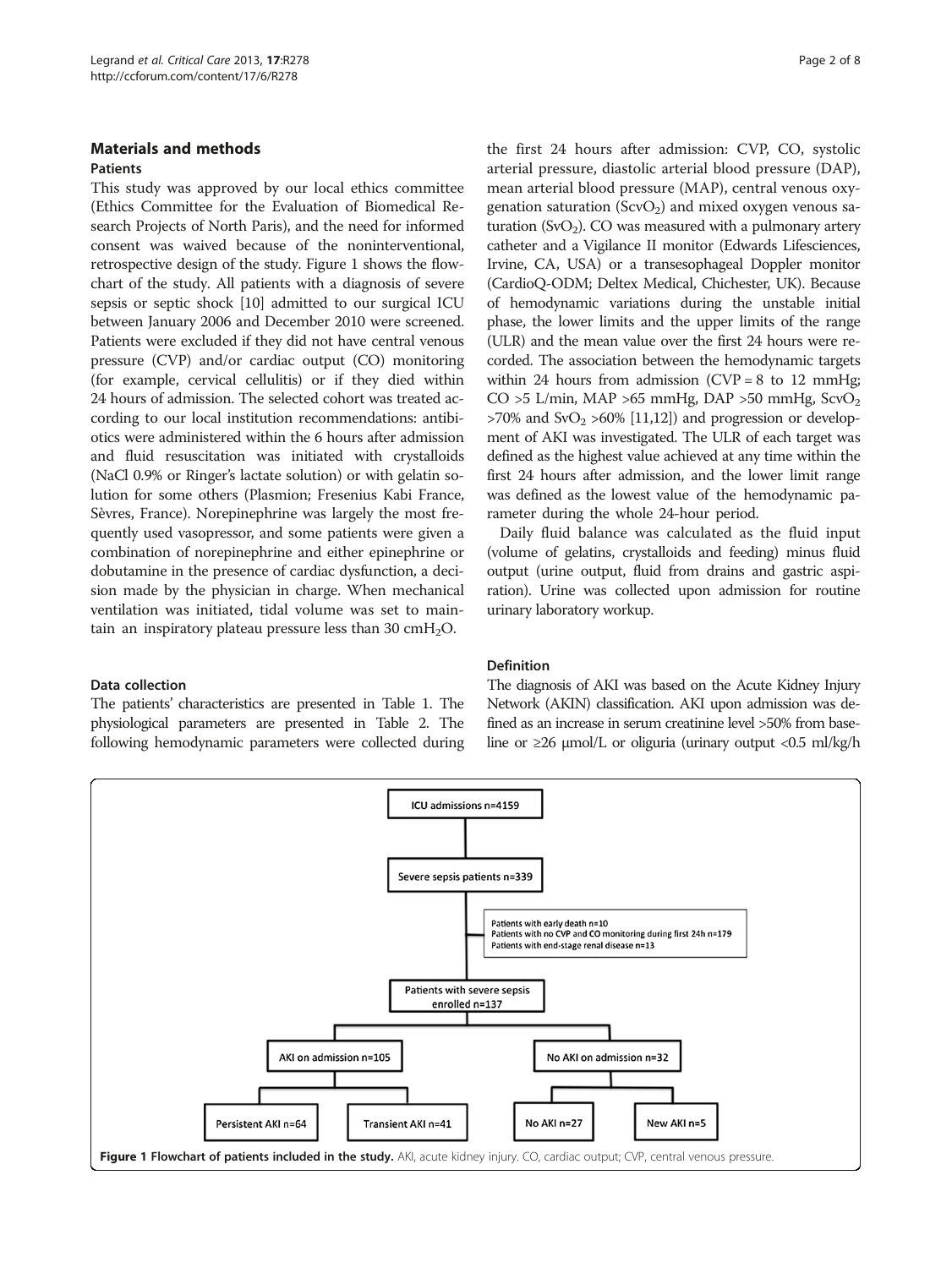<span id="page-2-0"></span>Table 1 Patient characteristics<sup>a</sup>

| Characteristics                  | All patients $(N = 137)$     | $AKI - (N = 68)$          | $AKI + (N = 69)$           | P value      |
|----------------------------------|------------------------------|---------------------------|----------------------------|--------------|
| Age (years)                      | 71.1 (56.3 to 79.8)          | 68.5 (49.8 to 77.5)       | 73.4 (60.3 to 80.7)        | 0.044        |
| Males                            | 60 (45)                      | 35(41.5)                  | 42 (60.9)                  | 0.38         |
| Comorbidities                    |                              |                           |                            |              |
| COPD                             | 12 (9)                       | 9(13)                     | 3(4)                       | 0.06         |
| Diabetes mellitus                | 20(15)                       | 7(10)                     | 13 (19)                    | 0.16         |
| Hypertension                     | 59 (43)                      | 23(34)                    | 36 (52)                    | 0.03         |
| Heart failure                    | 19 (14)                      | 7(10)                     | 12(17)                     | 0.23         |
| CAD                              | 16(12)                       | 6(9)                      | 10(14)                     | 0.3          |
| Liver disease                    | 10(7)                        | 4(6)                      | 6(9)                       | 0.53         |
| Cancer                           | 39 (28)                      | 19(30)                    | 20 (29)                    | 0.89         |
| Medication before admission      |                              |                           |                            |              |
| <b>NSAIDs</b>                    | 7(5)                         | 3(4)                      | 4(6)                       | 0.71         |
| Diuretics                        | 28 (20)                      | 11(16)                    | 17(25)                     | 0.22         |
| Statins                          | 24 (17)                      | 9(13)                     | 15(22)                     | 0.19         |
| Steroids                         | 9(7)                         | 3(4)                      | 6(9)                       | 0.32         |
| <b>ß-blockers</b>                | 29(2)                        | 12(18)                    | 17(25)                     | 0.32         |
| Antiplatelet therapy             | 27(20)                       | 13 (19)                   | 14(10)                     | 0.86         |
| Organ failure                    |                              |                           |                            |              |
| Mechanical ventilation           | 118 (86)                     | 55 (81)                   | 63 (91)                    | 0.08         |
| SAPS II                          | 50 (39 to 60)                | 45 (33 to 52)             | 57 (46 to 67)              | < 0.0001     |
| Norepinephrine                   | 131 (96)                     | 65 (95)                   | 66 (95)                    | 0.82         |
| Epinephrine                      | 17(12)                       | 4(6)                      | 13 (19)                    | 0.02         |
| Dobutamine                       | 4(3)                         | 3(4)                      | 1(1)                       | 0.3          |
| Dose of norepinephrineb          | $0.44$ (0.20 to 0.73)        | 0.31 (0.16 to 0.54)       | 0.56 (0.30 to 0.95)        | 0.0005       |
| Dose of epinephrine <sup>b</sup> | 0.31 (0.14 to 0.40)          | 0.23 (0.15 to 0.32)       | 0.31 (0.12 to 42)          | 0.70         |
| Dose of dobutamine <sup>b</sup>  | $5(5 \text{ to } 5)$         | $5(5 \text{ to } 5)$      | $5(5 \text{ to } 5)$       | $\mathbf{1}$ |
| Hydrocortisone                   | 19 (14)                      | 2(10.5)                   | 17(25.4)                   | 0.17         |
| Lactate (mmol/L)                 | 2.8 (1.9 to 4.8)             | 2.7 (1.8 to 3.9)          | $3(2.1 \text{ to } 6.2)$   | 0.06         |
| Serum creatinine (µmol/L)        | 141.5 (83 to 215.8)          | 88 (68 to 143.2)          | 185 (134 to 255)           | < 0.0001     |
| Bilirubin (mg/ml)                | 16 (9 to 27.8)               | 14 (8 to 21.8)            | 16 (11 to 33)              | 0.04         |
| Platelet count (g/ml)            | 65 (30.8 to 98.2)            | 63 (28.8 to 89.2)         | 67 (31 to 102)             | 0.45         |
| Hemoglobin (g/dl)                | 10.3 (9.4 to 12)             | 10.3 (9.9 to 12)          | 10.4 (9.3 to 12.1)         | 0.39         |
| Base deficit (mmol/L)            | $-7.7$ ( $-11.3$ to $-3.4$ ) | $-5$ ( $-8.9$ to $-2.3$ ) | $-8.8$ ( $-13$ to $-5.8$ ) | 0.0006       |
| Fluid balance (ml)               | 3,480 (1,945 to 5,351)       | 2,905 (1,350 to 4,717.5)  | 3,591.5 (2,597.5 to 5,714) | 0.008        |
| Origin of sepsis                 |                              |                           |                            |              |
| Abdomen                          | 78 (57)                      | 37 (54)                   | 41 (59)                    | 0.55         |
| Lung                             | 28 (20)                      | 16(23)                    | 12(17)                     | 0.37         |
| Urinary tract                    | 9(7)                         | 3(4)                      | 6(9)                       | 0.31         |
| Soft tissue                      | 8 (6)                        | 5(7)                      | 3(4)                       | 0.45         |
| Other                            | 20(15)                       | 11(16)                    | 9(13)                      | 0.6          |
| Nephrotoxic agents               |                              |                           |                            |              |
| Contrast media                   | 82 (61)                      | 41 (60)                   | 41 (60)                    | 0.21         |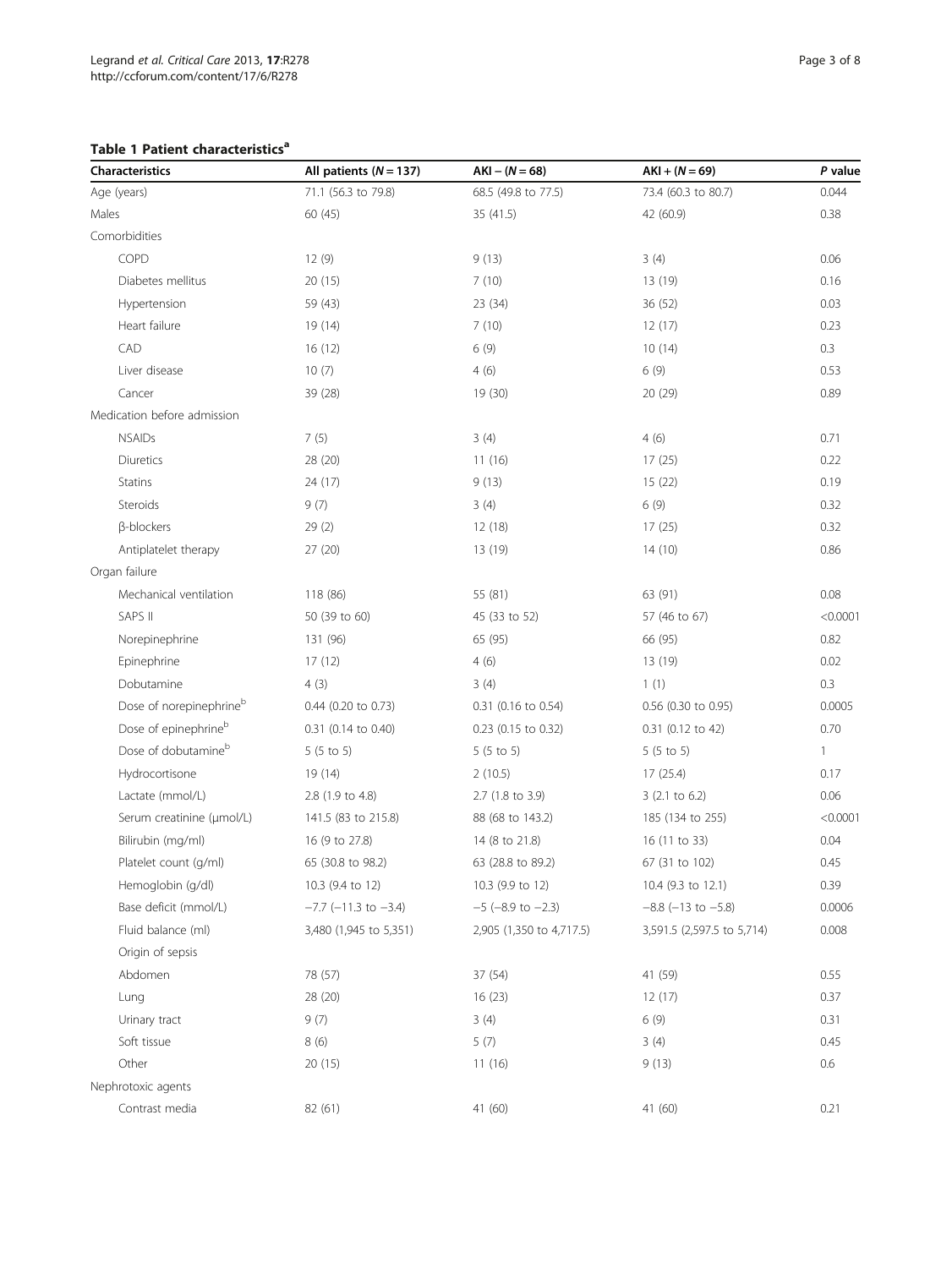<span id="page-3-0"></span>

|  |  | Table 1 Patient characteristics <sup>a</sup> (Continued) |  |
|--|--|----------------------------------------------------------|--|
|--|--|----------------------------------------------------------|--|

| Vancomycin      | 53 (39)  | 29(43)  | 24 (35) | 0.31  |
|-----------------|----------|---------|---------|-------|
| Aminoglycosides | 9(7)     |         | 4(6)    | 0.7   |
| Colloids        | 108 (79) | 47 (69) | 61 (88) | 0.005 |

a<br>AKI–, no or transient acute kidney injury; AKI+, new or persistent acute kidney injury; CAD, Coronary artery disease; COPD, Chronic obstructive pulmonary disease; NSAID, Nonsteroidal anti-inflammatory drug; SAPS II, Simplified Acute Physiology Score II. <sup>b</sup>Data are micrograms per kilogram per minute among patients receiving the drug. The data in the table are expressed as median (interquartile range) or number (%).

for 6 hours). Baseline serum creatinine levels were measured in blood samples taken before hospital admission when available  $(n = 37 \ (27\%)$ ). In cases where the baseline creatinine level or glomerular filtration rate (GFR) was not available, the lowest serum creatinine level measured during the patient's hospital stay was used if the GFR was  $\geq 75$  ml/min/1.73 m<sup>2</sup>  $(n = 42 \text{ (31%)}).$  In other cases, the baseline creatinine level was estimated by using the Modification of Diet in Renal Disease equation with a normal GFR value of 75 ml/min/ 1.73 m<sup>2</sup> (*n* = 58 (42%)) [\[13](#page-6-0)]. The primary endpoint was the development of a new AKI or persistent AKI during the 5 days following admission. New AKI was defined as (1) an increase in serum creatinine level  $\geq 26$  µmol/L or >50% compared to baseline value or (2) need for renal replacement therapy (RRT) after the first 24 hours

| Table 2 Hemodynamic parameters during the first |
|-------------------------------------------------|
| 24 hours after admission <sup>a</sup>           |

| <b>Parameters</b>       | $AKI - (N = 68)$            | $AKI + (N = 69)$            | P value |
|-------------------------|-----------------------------|-----------------------------|---------|
| CO (mean)               | 4.6 $(3.6 \text{ to } 6.2)$ | 4.9 $(3.8 \text{ to } 6.7)$ | 0.41    |
| CO (LLR)                | 3.7 (3 to 5.4)              | $3.8$ (2.9 to 4.8)          | 0.76    |
| CO (ULR)                | 5.7 (3.9 to 7.1)            | $6(5.1 \text{ to } 8.1)$    | 0.14    |
| $ScvO2$ (mean)          | 74.5 (71.7 to 78.4)         | 74.5 (67.3 to 77.5)         | 0.26    |
| $SvCO2$ (LLR)           | 71 (65 to 75)               | 67 (60.1 to 72.3)           | 0.058   |
| SvCO <sub>2</sub> (ULR) | 80 (76 to 84.2)             | 80 (75.6 to 84)             | 0.92    |
| SAP (mean)              | 110.2 (101.4 to 117)        | 108.5 (100.5 to 119)        | 0.94    |
| SAP (LLR)               | 88.5 (80 to 98)             | 89 (77 to 100)              | 0.8     |
| SAP (ULR)               | 128 (116 to 142)            | 130 (117 to 143)            | 0.74    |
| DAP (mean)              | 54.8 (50.4 to 59.5)         | 51.5 (46.5 to 56)           | 0.028   |
| DAP (LLR)               | 45 (40 to 50)               | 42 (37 to 46)               | 0.15    |
| DAP (ULR)               | 64.5 (57.8 to 69.2)         | 60 (55 to 66)               | 0.022   |
| MAP (mean)              | 73 (69.2 to 79.1)           | 72 (65.5 to 77)             | 0.16    |
| MAP (LLR)               | 61.7 (53 to 65.5)           | 58 (52 to 65)               | 0.26    |
| MAP (ULR)               | 87.5 (81 to 94)             | 84 (76 to 95)               | 0.18    |
| CVP (mean)              | 8.5 (7 to 11.1)             | 11 $(8.5 \text{ to } 13)$   | 0.00031 |
| CVP (LLR)               | 4.5 $(3 \text{ to } 6.2)$   | 7(3 to 8)                   | 0.0042  |
| CVP (ULR)               | 13 (10 to 16)               | 15 (12 to 18)               | 0.00055 |

<sup>a</sup>AKI−, no or transient acute kidney injury; AKI+, new or persistent acute kidney injury; CO, cardiac output; CVP, central venous pressure; DAP, diastolic arterial blood pressure; LLR, lower limit of the range; MAP, mean arterial blood pressure; SAP, systolic arterial blood pressure; ScvO<sub>2</sub>, central venous oxygen saturation, ULR, upper limit of the range.

from admission in patients who had no AKI upon admission. Persistent AKI was defined as a steady or increase in AKIN classification stage between the first 24 hours following admission and day 5 in patients with AKIN stage  $\geq 1$  at the time of inclusion in the study. Transient AKI was defined as downstaging of AKI between the first 24 hours following admission and day 5 (for example, from AKIN stage 1 to stage 0). Patients with no AKI or transient AKI are referred to throughout the article as the AKI − group, and patients with new or persistent AKI constitute the AKI + group.

## Statistical analysis

Quantitative parameters are reported as median and interquartile range (IQR; 25th to 75th percentile), and qualitative parameters are expressed as number and percentage. Categorical variables were compared using the  $\chi^2$  test or Fisher's exact test as appropriate. Continuous variables were compared using the Mann–Whitney U test.

#### Primary endpoint

The primary endpoint of the study was to evaluate the  $AKI + group during the first 5 days after admission$ with hemodynamic parameters recorded during the first 24 hours after admission. We performed logistic regression analysis, without and with adjustment for potential confounding factors (fluid balance during the first day and average positive end-expiratory pressure (PEEP) level during the first day), to assess the association between CVP level and risk of AKI.

#### Secondary endpoint

The secondary endpoint of the study was the association of AKI with in-hospital mortality, length of stay in the ICU or time from diagnosis of septic shock until death, discharge or transfer. Being alive at discharge was considered a competing event with all-cause in-hospital mortality. The association between AKI + and in-hospital mortality was estimated using cause-specific Cox proportional hazards models. Appropriate methods for censored data were used.  $P < 0.05$  was considered statistically significant. All analyses were performed using R 2.6.2 statistical software (The R Foundation for Statistical Computing, Vienna, Austria).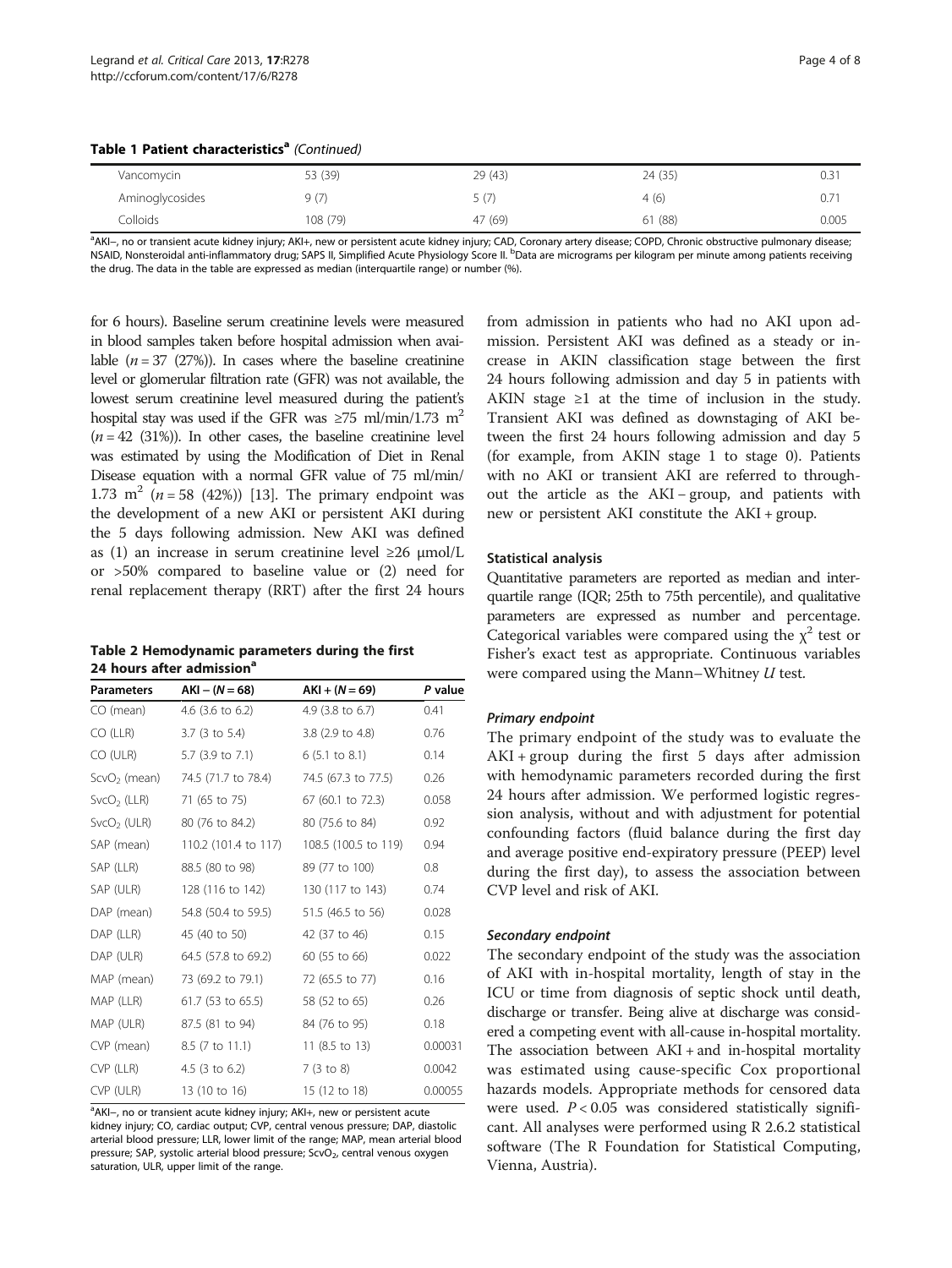#### Results

## Patients' characteristics

The study patients' characteristics are presented in Table [1](#page-2-0). After screening and application of selection criteria, 137 patients were included (Figure [1](#page-1-0)). AKI was diagnosed in 105 patients (77%) upon ICU admission. From among those patients, 69 were found to have new or persistent AKI after admission. Respectively, 5 (16%) of 32 patients with AKIN stage 1 AKI upon admission, 14 (46%) of 30 patients with AKIN stage 2 AKI upon admission and 35 (47%) of 47 of patients with AKIN stage 3 AKI were subsequently classified as AKI + (that is, persistent AKI).

Thirty-two patients required RRT, which was initiated early (1 day (1 to 2) after ICU admission). The AKI + group scored higher on the Simplified Acute Physiology Score II, as well as higher base deficit and bilirubin levels upon admission. AKI + patients had a higher positive fluid balance during the first 24 hours after admission (3,591.5 ml/kg/h (2,597.5 to 5,714) vs. 2,905 ml/kg/h (1350 to 4717.5);  $P = 0.008$ ) and lower urinary output (0.6 ml/kg/h (0.4 to 1.2) vs. 0.9 ml/kg/h (0.7 to 1.4);  $P = 0.0045$ ). Need for mechanical ventilation, use of vasopressors and/or use of inotropes did not differ between groups. The origin of infection and causative pathogens did not differ between groups either (Table [1](#page-2-0)).

## Relation between acute kidney injury and systemic hemodynamics

The tested hemodynamic variables are presented in Table [2.](#page-3-0) Only CVP level and DAP (mean and ULR) were statistically different between patients with AKI + and AKI−. CVP values were higher in the AKI + group (4 mmHg (2 to 6) vs. 6 mmHg values in brackets are Interquartile range, as specified in the Methods (statistical analysis) section (3 to 8), respectively;  $P < 0.0001$ ). In addition, CVP was associated with new or persistent AKI (odds ratio  $(OR) = 1.23$  (1.10 to 1.38);  $P = 0.0003$ ). In the full adjusted model, the ORs were 1.05 (0.93 to 1.19;  $(P = 0.3988)$  for PEEP (for 1 cmH<sub>2</sub>O) and 1.05 (1.01 to 1.09;  $P = 0.0154$ ) for positive fluid balance (for each 250 ml). The association between CVP and new or persistent AKI remained  $(OR = 1.22$   $(1.08$  to 1.39) for an increase of 1 mmHg;  $P = 0.002$ ) after adjustment for fluid balance and PEEP level), together with a quasi-linear relationship between CVP level and the risk of developing new or persistent AKI (Figure 2). The excretion fraction of sodium was higher (1% (0.3 to 2.9) vs. 0.5% (0.2 to 0.9);  $P = 0.031$ ), and the urine/plasma creatinine ratio (38.3 (23.7 to 62.5) vs. 65.5 (44.1 to 115.3);  $P = 0.001$ ) was lower, in the AKI + group than in the AKI − group. The excretion fraction of urea (26.2% (13.8 to 62.5) vs. 30.1% (18 to 46.5);  $P = 0.21$ ), urinary sodium/potassium ratio (0.6 (0.4 to 1.3) vs. 0.7 (0.4 to 1.3);  $P = 0.77$  and plasma urea/creatinine ratio (96.8)



(60.9 to 119.6) vs. 100.6 (74.2 to 132.5);  $P = 0.19$ ) did not differ between groups.

#### **Outcomes**

The cohort ICU length of stay was 9 days (5 to 17). The mortality rates were 23% (32 patients) and 26% (37 patients) in the ICU and at 28 days, respectively. The  $AKI + group$  had a higher mortality rate in the ICU (39% vs. 6%;  $P = 0.0003$ ), in the hospital (45% vs. 16%;  $P = 0.0004$ ) and at day 28 (38% vs. 15%;  $P = 0.003$ ) than AKI − patients (Figure [3](#page-5-0)). Among the 14 survivors requiring RRT, 1 was continued on it after ICU discharge.

#### **Discussion**

In the present study, we observed a weak association between systemic hemodynamic parameters and the development of AKI among septic ICU patients. The hemodynamic parameter most associated with the development or progression of AKI, regardless of the level of fluid balance and PEEP, was the CVP level. This suggests participation of venous congestion in the physiopathology of AKI in severe sepsis and septic shock.

Although the role of renal hypoperfusion is believed to contribute to the development of sepsis-induced renal dysfunction, AKI appears to be only partially reversible after optimization of systemic hemodynamics [[14\]](#page-6-0). Recently, Schnell et al. found that fluid loading did not influence the Doppler renal resistive index in septic ICU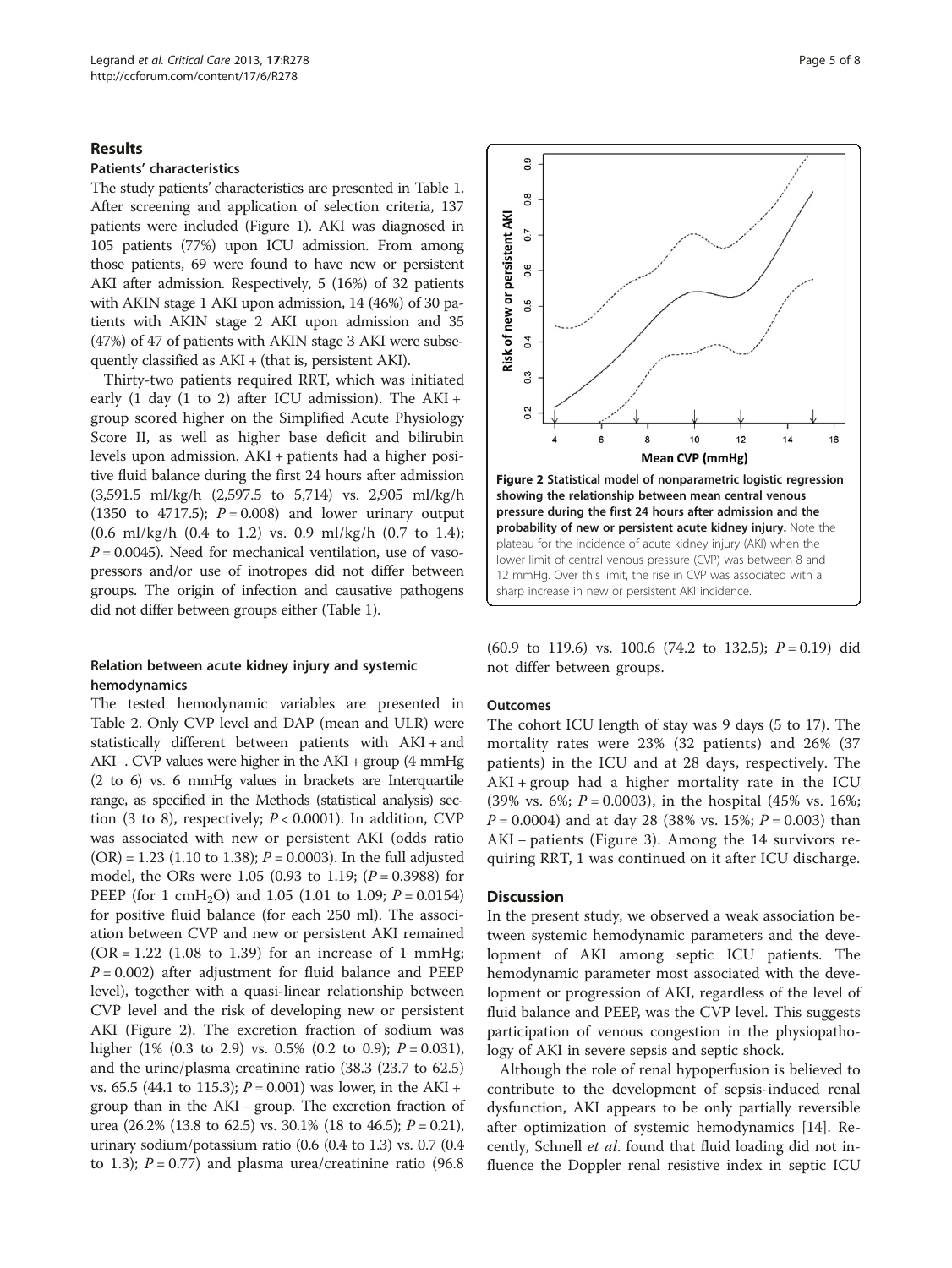patients [[6\]](#page-6-0). Although resuscitation targeting the forward determinants of renal blood flow (MAP and CO) is common, little is known about backward determinants (renal venous pressure). In experimental studies, renal venous congestion has been shown to be important in promoting renal injury [\[8,15,16](#page-6-0)]. Uncoupling CO and AKI has also been observed in experimental septic models [[17,18\]](#page-6-0). In patients with acute heart failure, the increase in CVP, but not CO, has been found to be strongly associated with AKI [[19,20\]](#page-7-0). An association between AKI and elevated atrial and brain natriuretic peptide levels in chronic heart failure or after cardiac surgery suggests that cardiac chamber distension by fluid overload and high filling pressure is involved [\[21\]](#page-7-0). In the present study, arterial pressure and CO were not statistically different between the two groups of patients, except for DAP. Because renal vascular resistance is low, as evidenced by a positive diastolic blood flow velocity, diastolic perfusion pressure might be a key determinant of renal perfusion [\[2,6](#page-6-0)]. The reduction in diastolic flow may result from a decrease in diastolic perfusion pressure related to an increase in renal venous back pressure and/or a decline in DAP [[22](#page-7-0)].

The intravascular level of CVP depends on the patient's volemic status, right and left heart function, surrounding venous pressure increased by mechanical ventilation, and/or reduced venous compliance. While a patient is in supine position, the renal venous flow depends on renal venous pressure, which is higher than CVP by at least 2 mmHg [[23\]](#page-7-0). The recommended Surviving Sepsis Campaign (SSC) guidelines targeting CVP between "8 and 12 mmHg in spontaneous breathing" or "between 12 and 15 mmHg in patients receiving mechanical ventilation" [\[10,12](#page-6-0)] might correspond to a level of renal venous pressure as high as 17 mmHg. To illustrate such a concept, the computed average renal

diastolic perfusion pressure was estimated to be approximately 35 mmHg in the AKI + group vs. about 42 mmHg in the AKI − group, a difference that may affect glomerular filtration pressure.

Fluid resuscitation and pressure optimization to better perfuse the kidney, a landmark treatment for septic patients, is based on the improvement of renal perfusion pressure. For some patients, the induced CVP elevation may overcome the DAP increase, reducing renal perfusion with harmful effects on renal function. This aspect is supported by the recently reported association between fluid overload and mortality in critically ill patients, especially in patients with AKI or septic shock [\[24](#page-7-0)], and confirmed by *post hoc* analysis of the Vasopressin and Septic Shock Trial [[25](#page-7-0)]. The investigators in that trial reported that a positive fluid balance and elevated CVP were associated with increased mortality in patients with septic shock [\[25](#page-7-0)]. Other factors may also accompany the venous congestion mechanism, such as an increase in renal interstitial pressure associated with hyperpermeability and inflammatory cell adherence [[26-28\]](#page-7-0). The creation of a vicious circle with oliguria and fluid-loading may then aggravate AKI. Therefore, achieving a defined CVP as a therapeutic target might not be suitable in septic patients. Our study suggests instead that hemodynamic targets are best achieved at low CVP (that is, CVP less than 8 to 12 mmHg). The SSC guidelines mention that "in mechanically ventilated patients or those with known preexisting decreased ventricular compliance, a higher target CVP of 12–15 mmHg should be achieved to account for the impediment in filling" [\[12](#page-6-0)]. The vast majority (86%) of our patients were under mechanical ventilation during the first 24 hours after ICU admission and would therefore be expected to achieve higher CVP. The results of our study suggest, however, that such targets might be too high from a renal perspective. The strategy to be applied in patients presenting with high CVP or with elevation of CVP during resuscitation requires additional studies, but fluid restriction in these patients is an important option to be considered.

Our study has several limitations. First, the sample size was rather small, thus our results must be confirmed in a larger, multicenter cohort. Only patients with hemodynamic monitoring, including CVP, were included, which may have introduced bias. In this respect, we selected patients with the most severe forms of sepsis, as defined by the high Sequential Organ Failure Assessment scores, with the large majority of them being under mechanical ventilation and treated with vasopressors. Also, a high proportion (32%) of patients received RRT, which appears to be consistent with a recently published observational cohort of patients with septic shock [\[29](#page-7-0)].

Second, the study design was noninterventional, and the association between CVP and AKI does not prove a causal relationship. Whether actively decreasing CVP may improve outcomes and prevent AKI needs further

<span id="page-5-0"></span>

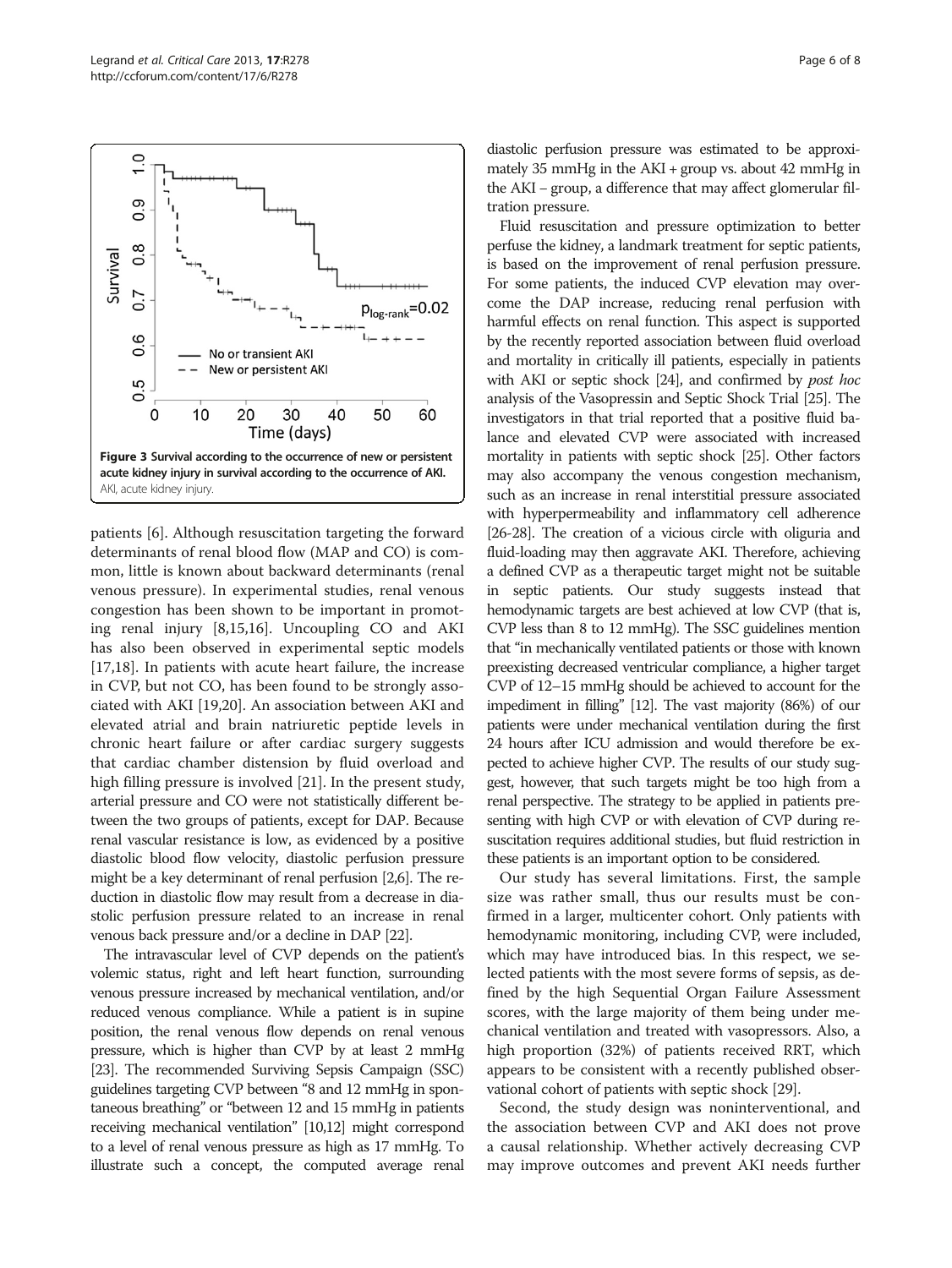<span id="page-6-0"></span>evaluation, and which strategy should be applied to patients with high CVP merits further study.

## Conclusions

In this study, we observed a loose association between most systemic hemodynamic parameters and development of new or persistent AKI in septic patients, with the exception of CVP. The association of the level of CVP and the risk of developing AKI suggests a role of venous congestion in the development of AKI. The paradigm targeting high CVP to reduce occurrence of AKI should be reconsidered in this setting.

#### Key messages

- AKI progresses in about 50% of septic patients despite hemodynamic optimization.
- We observed a weak association between systemic hemodynamic parameters and AKI in septic patients.
- Higher mean CVP in the first 24 hours was linearly associated with increasing risk of new or persistent AKI across all observed CVP values.
- The association of elevated CVP with AKI suggests a role of venous congestion in the development of AKI.
- The paradigm that targeting high CVP may reduce the occurrence of AKI should be revised.

#### Abbreviations

AKI: Acute kidney injury; CO: Cardiac output; CVP: Central venous pressure; DAP: Diastolic arterial blood pressure; GFR: Glomerular filtration rate; LLR: Lower limit range; MAP: Mean arterial blood pressure; PEEP: Positive end-expiratory pressure; ScvO<sub>2</sub>: Central venous oxygen saturation; ULR: Upper limit of the range.

#### Competing interests

The authors declare that they have no competing interests.

#### Authors' contributions

ML and DP conceived and designed the study, contributed to the analysis and interpretation of data as well as drafting the manuscript, and gave their final approval of the version to be published. CD, CS, JM, EG and ACL contributed to the acquisition, analysis and interpretation of data and gave their final approval of the version to be published. All authors read and approved the final manuscript.

#### Author details

<sup>1</sup>Department of Anesthesiology and Critical Care, Lariboisière Hospital, Assistance Publique-Hôpitaux de Paris, University of Paris 7 Denis Diderot, 2 rue Ambroise-Paré, 75475 Paris, Cedex 10, France. <sup>2</sup>University of Paris Diderot, EA-3509, F-75475 Paris, France. <sup>3</sup>INSERM U717, Clinical Epidemiology and Biostatistics, Saint-Louis Hospital, 1 Avenue Claude Vellefaux, 75010, Paris, France. <sup>4</sup>INSERM UMR 1160, Alloimmunity, Autoimmunity, Transplantation, Saint-Louis Hospital, 1 Avenue Claude Vellefaux, 75010, Paris, France.

#### Received: 13 July 2013 Accepted: 21 November 2013 Published: 29 November 2013

#### References

1. Uchino S, Kellum JA, Bellomo R, Doig GS, Morimatsu H, Morgera S, Schetz M, Tan I, Bouman C, Macedo E, Gibney N, Tolwani A, Ronco C, Beginning and Ending Supportive Therapy for the Kidney (BEST Kidney) Investigators: Acute renal failure in critically ill patients: a multinational, multicenter study. JAMA 2005, 294:813–818.

- 2. Legrand M, Mik EG, Johannes T, Payen D, Ince C: Renal hypoxia and dysoxia after reperfusion of the ischemic kidney. Mol Med 2008, 14:502–516.
- Payen D, Lukaszewicz AC, Legrand M, Gayat E, Faivre V, Megarbane B, Azoulay E, Fieux F, Charron D, Loiseau P, Busson M: A multicentre study of acute kidney injury in severe sepsis and septic shock: association with inflammatory phenotype and HLA genotype. PLoS ONE 2012, 7:e35838.
- 4. Corrêa TD, Vuda M, Takala J, Djafarzadeh S, Silva E, Jakob SM: Increasing mean arterial blood pressure in sepsis: effects on fluid balance, vasopressor load and renal function. Crit Care 2013, 17:R21.
- 5. Prowle JR, Chua HR, Bagshaw SM, Bellomo R: Clinical review: Volume of fluid resuscitation and the incidence of acute kidney injury: a systematic review. Crit Care 2012, 16:230.
- 6. Kellum JA: Impaired renal blood flow and the 'spicy food' hypothesis of acute kidney injury. Crit Care Med 2011, 39:901–903.
- 7. Damman K, Masson S, Hillege HL, Maggioni AP, Voors AA, Opasich C, van Veldhuisen DJ, Montagna L, Cosmi F, Tognoni G, Tavazzi L, Latini R: Clinical outcome of renal tubular damage in chronic heart failure. Eur Heart J 2011, 32:2705–2712.
- 8. Winton FR: The influence of venous pressure on the isolated mammalian kidney. J Physiol 1931, 72:49–61.
- 9. Farge D, De la Coussaye JE, Beloucif S, Fratacci MD, Payen DM: Interactions between hemodynamic and hormonal modifications during PEEP-induced antidiuresis and antinatriuresis. Chest 1995, 107:1095–1100.
- 10. Dellinger RP, Levy MM, Carlet JM, Bion J, Parker MM, Jaeschke R, Reinhart K, Angus DC, Brun-Buisson C, Beale R, Calandra T, Dhainaut JF, Gerlach H, Harvey M, Marini JJ, Marshall J, Ranieri M, Ramsay G, Sevransky J, Thompson BT, Townsend S, Vender JS, Zimmerman JL, Vincent JL, International Surviving Sepsis Campaign Guidelines Committee; American Association of Critical Care Nurses; American College of Chest Physicians; American College of Emergency Physicians; Canadian Critical Care Society; European Society of Clinical Microbiology and Infectious Diseases; European Society of Intensive Care Medicine; European Respiratory Society; International Sepsis Forum; Japanese Association for Acute Medicine; Japanese Society of Intensive Care Medicine; Society of Critical Care Medicine; Society of Hospital Medicine; Surgical Infection Society; World Federation of Societies of Intensive and Critical Care Medicine: Surviving sepsis campaign: international guidelines for management of severe sepsis and septic shock. Crit Care Med 2008, 36:296–327. A published erratum appears in Crit Care Med 2008 36:1394–1396.
- 11. Benchekroune S, Karpati PC, Berton C, Nathan C, Mateo J, Chaara M, Riché F, Laisné MJ, Payen D, Mebazaa A: Diastolic arterial blood pressure: a reliable early predictor of survival in human septic shock. J Trauma 2008, 64:1188–1195.
- 12. Dellinger RP, Levy MM, Rhodes A, Annane D, Gerlach H, Opal SM, Sevransky JE, Sprung CL, Douglas IS, Jaeschke R, Osborn TM, Nunnally ME, Townsend SR, Reinhart K, Kleinpell RM, Angus DC, Deutschman CS, Machado FR, Rubenfeld GD, Webb S, Beale RJ, Vincent JL, Moreno R, Surviving Sepsis Campaign Guidelines Committee including The Pediatric Subgroup: Surviving sepsis campaign: international guidelines for management of severe sepsis and septic shock, 2012. Intensive Care Med 2013, 39:165–228.
- 13. Siew ED, Ware LB, Ikizler TA: Biological markers of acute kidney injury. J Am Soc Nephrol 2011, 22:810–820.
- 14. Gattinoni L, Brazzi L, Pelosi P, Latini R, Tognoni G, Pesenti A, Fumagalli R, SvO2 Collaborative Group: A trial of goal-oriented hemodynamic therapy in critically ill patients. N Engl J Med 1995, 333:1025–1032.
- 15. Park Y, Hirose R, Dang K, Xu F, Behrends M, Tan V, Roberts JP, Niemann CU: Increased severity of renal ischemia-reperfusion injury with venous clamping compared to arterial clamping in a rat model. Surgery 2008, 143:243–251.
- 16. Harkin DW, Barros D'Sa AAB, Yassin MM, Young IS, McEneny J, McMaster D, McCaigue MD, Halliday MI, Parks TG: Reperfusion injury is greater with delayed restoration of venous outflow in concurrent arterial and venous limb injury. Br J Surg 2000, 87:734–741.
- 17. Benes J, Chvojka J, Sykora R, Radej J, Krouzecky A, Novak I, Matejovic M: Searching for mechanisms that matter in early septic acute kidney injury: an experimental study. Crit Care 2011, 15:R256.
- 18. Legrand M, Bezemer R, Kandil A, Demirci C, Payen D, Ince C: The role of renal hypoperfusion in development of renal microcirculatory dysfunction in endotoxemic rats. Intensive Care Med 2011, 37:1534–1542.